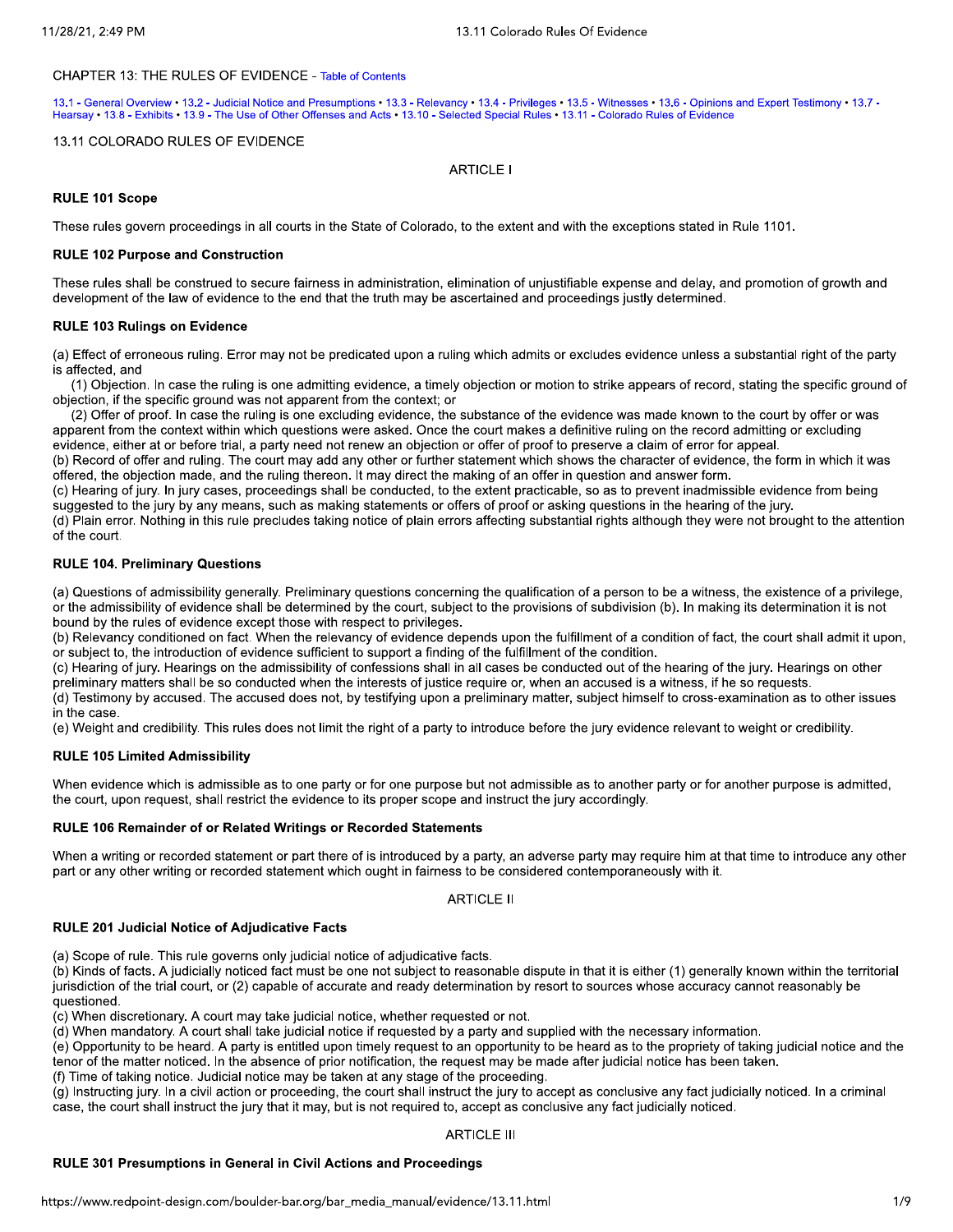In all civil actions and proceedings not otherwise provided for by statute or by these rules, a presumptions imposes upon the party against whom it is directed the burden of going forward with evidence to rebut or meet the presumption, but does not shift to such party the burden of proof in the sense of the risk of non-persuasion, which remains throughout the trial upon the party on whom it was originally cast.

## **ARTICLE IV**

## RULE 401 Definition of "Relevant Evidence"

"Relevant evidence" means evidence having any tendency to make the existence of any fact that is of consequence to the determination of the action more probable or less probable than it would be without the evidence.

## RULE 402 Relevant Evidence Generally Admissible; Irrelevant Evidence Inadmissible

All relevant evidence is admissible, except as otherwise provided by the Constitution of the United States, by the Constitution of the State of Colorado, by these rules, or by other rules prescribed by the Supreme Court or by the statutes of the State of Colorado. Evidence which is not relevant is not admissible.

## RULE 403 Exclusion of Relevant Evidence on Grounds of Prejudice, Confusion, or Waste of Time

Although relevant, evidence may be excluded if its probative value is substantially outweighed by the danger of unfair prejudice, confusion of the issues, or misleading the jury, or by considerations of undue delay, waste of time, or needless presentation of cumulative evidence.

### RULE 404 Character Evidence Not Admissible to Prove Conduct; Exceptions; Other Crimes

(a) Character evidence generally. Evidence of a person's character or a trait of his character is not admissible for the purpose of proving that he acted in conformity therewith on a particular occasion, except:

(1) Character of accused. Evidence of a pertinent trait of his character offered by an accused, or by the prosecution to rebut the same or if evidence of the alleged victim<sup>1</sup>s character for aggressiveness or violence is offered by an accused and admitted under Rule 404(a)(2), evidence of the same trait of character of the accused offered by the prosecution;

(2) Character of victim. Evidence of a pertinent trait of character of the victim of the crime offered by an accused, or by the prosecution to rebut the same, or evidence of a character trait of peacefulness of the victim offered by the prosecution in a homicide case to rebut evidence that the victim was the first aggressor;

(3) Character of witness. Evidence of the character of a witness as provided in Rules 607, 608, and 13-90-101.

(b) Other crimes, wrongs, or acts. Evidence of other crimes, wrongs, or acts is not admissible to prove the character of a person in order to show that he acted in conformity therewith. It may, however, be admissible for other purposes, such as proof of motive, opportunities, intent, preparation, plan, knowledge, identity, or absence of mistake or accident.

## **RULE 405 Methods of Proving Character**

(a) Reputation or opinion. In all cases in which evidence of character or a trait of character of a person is admissible, proof may be made by testimony as to reputation or by testimony in the form of an opinion. On cross-examination, inquiry is allowable into relevant specific instances of conduct.

(b) Specific instances of conduct. Except as limited by § 16-10-301 and 18-3-407, C.R.S. 1973 (Volume 8, 1978 Repl. Vol.), in cases in which character or a trait of character of a person is an essential element of a charge, claim or defense, proof may also be made of specific instances of his conduct.

# RULE 406 Habit; Routine Practice

Evidence of the habit of a person or of the routine practice of an organization, whether corroborated or not and regardless of the presence of eyewitnesses, is relevant to prove that the conduct of the person or organization on a particular occasion was in conformity with the habit or routine practice.

## **RULE 407 Subsequent Remedial Measures**

When after an event, measures are taken which, if taken previously, would have made the event less likely to occur, evidence of the subsequent measures is not admissible to prove negligence or culpable conduct in connection with the event. This rule does not require the exclusion of evidence of subsequent measures when offered for another purpose, such as proving ownership, control, or feasibility of precautionary measures, if controverted, or impeachment.

### **RULE 408 Compromise and Offers to Compromise**

Evidence of (1) furnishing or offering or promising to furnish, or (2) accepting or offering or promising to accept, a valuable consideration in compromising or attempting to compromise a claim which was disputed as to either validity or amount, is not admissible to prove liability for or invalidity of the claim or its amount. Evidence of conduct or statements made in compromise negotiations is likewise not admissible. This rule does not require the exclusion of any evidence otherwise discoverable merely because it is presented in the course of compromise negotiations. This rule also does not require exclusion when the evidence is offered for another purpose, such as proving bias or prejudice of a witness, negativing a contention of undue delay, or proving an effort to obstruct a criminal investigation or prosecution.

### **RULE 409 Payment of Medical and Similar Expenses**

Evidence of furnishing or offering or promising to pay medical, hospital, or similar expenses occasioned by an injury is not admissible to prove liability for the injury.

## RULE 410 Offer to Plead Guilty; Nolo Contendere; Withdrawn Pleas of Guilty

Except as otherwise provided by statutes of the State of Colorado, evidence of a plea of guilty, later withdrawn, or a plea of nolo contendere, or of an offer to plead guilty or nolo contendere to the crime charged or any other crime, or of statements made in any connection with any of the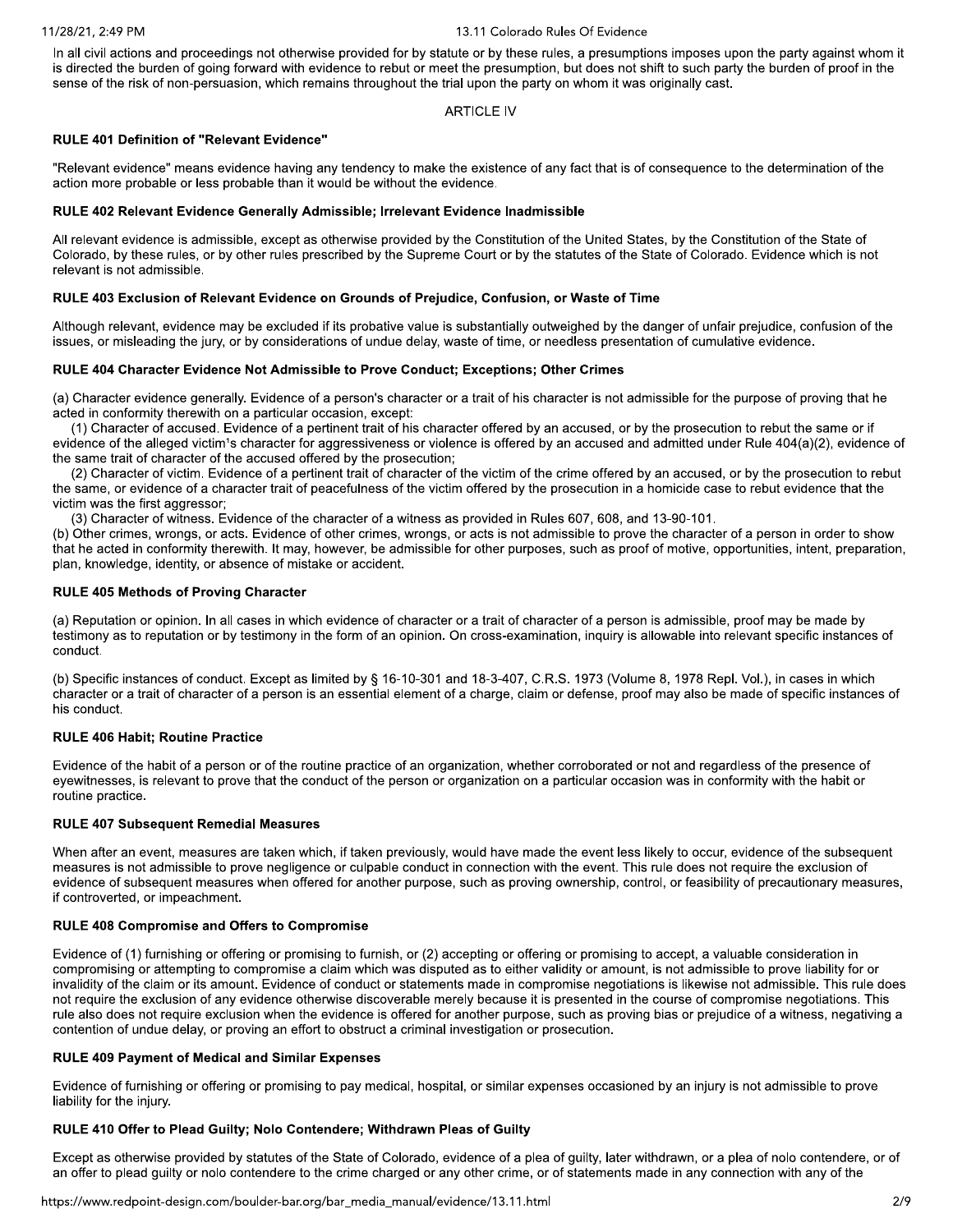### 11/28/21, 2:49 PM

### 13.11 Colorado Rules Of Evidence

foregoing pleas or offers, is not admissible in any civil or criminal action, case, or proceeding against the person who made the plea or offer. This rule shall not apply to the introduction of voluntary and reliable statements made in court on the record in connection with any of the foregoing pleas or offers where offered for impeachment purposes or in a subsequent prosecution of the declarant for periury or false statement. This rule shall be superseded by any amendment to the Colorado Rules of Criminal Procedure which is inconsistent with this rule, and which takes effect after the effective date of these Colorado Rules of Evidence.

## **RULE 411 Liability Insurance**

Evidence that a person was or was not insured against liability is not admissible upon the issue whether he acted negligently or otherwise wrongfully. This rule does not require the exclusion of evidence of insurance against liability when offered for another purpose, such as proof of agency, ownership, or control, or bias or prejudice of a witness.

## RULE 412 (No Colorado Rule) - C.R.S. § 18-3-407

## **ARTICLE V**

## RULE 501 Privileges Recognized Only as Provided

Except as otherwise required by the Constitution of the United States, the Constitution of the State of Colorado, statutes of the State of Colorado. rules prescribed by the Supreme Court of the State of Colorado pursuant to constitutional authority, or by the principles of the common law as they may be interpreted by the courts of the State of Colorado in light of reason and experience, no person has a privilege to:

(1) Refuse to be a witness; or

- (2) Refuse to disclose any matter; or
- (3) Refuse to produce any object or writing; or

(4) Prevent another from being a witness or disclosing any matter or producing any object or writing.

## **ARTICLE VI**

## **RULE 601 General Rule of Competency**

Every person is competent to be a witness except as otherwise provided in these rules or in any statute of the State of Colorado.

## RULE 602 Lack of Personal Knowledge

A witness may not testify to a matter unless evidence is introduced sufficient to support a finding that he has personal knowledge of the matter. Evidence to prove personal knowledge may, but need not, consist of the testimony of the witness himself. This rule is subject to the provisions of Rule 703, relating to opinion testimony by expert witnesses

## **RULE 603 Oath or Affirmation**

Before testifying, every witness shall be required to declare that he will testify truthfully, by oath or affirmation administered in a form calculated to awaken his conscience and impress his mind with his duty to do so.

### **RULE 604 Interpreters**

An interpreter is subject to the provisions of these rules relating to qualification as an expert and the administration of an oath or affirmation that he will make a true translation.

# RULE 605 Competency of Judge as Witness

The judge presiding at the trial may not testify in that trial as a witness. No objection need be made to preserve the point.

### **RULE 606 Competency of Juror as Witness**

(a) At the trial. A member of the jury may not testify as a witness before that jury in the trial of the case in which he is sitting as a juror. No objection need be made in order to preserve the point.

(b) Inquiry into validity of verdict or indictment. Upon an inquiry into the validity of a verdict or indictment, a juror may not testify as to any matter or statement occurring during the course of the jury's deliberations or to the effect of anything upon his or any other juror's mind or emotions as influencing him to assent to or dissent from the verdict or indictment or concerning his mental processes in connection therewith, except that a juror may testify on the question whether extraneous prejudicial information was improperly brought to the jurors' attention or whether any outside influence was improperly brought to bear upon any juror. Nor may his affidavit or evidence of any statement by him concerning a matter about which he would be precluded from testifying be received for these purposes.

### RULE 607 Who May Impeach

The credibility of a witness may be attacked by any party, including the party calling him. Leading questions may be used for the purpose of attacking such credibility.

# RULE 608 Evidence of Character and Conduct of Witness

(a) Opinion and reputation evidence of character. The credibility of a witness may be attacked or supported by evidence in the form of opinion or reputation, but subject to these limitations: (1) the evidence may refer only to character for truthfulness or untruthfulness, and (2) evidence of truthful character is admissible only after the character of the witness for truthfulness has been attacked by opinion or reputation evidence or otherwise.

(b) Specific instances of conduct. Specific instances of the conduct of a witness, for the purpose of attacking or supporting his credibility, other than conviction of crime as provided in 13-90-101, C.R.S. 1973, may not be proved by extrinsic evidence. They may, however, in the discretion of the court, if probative of truthfulness or untruthfulness, be inquired into on cross-examination of the witness (1) concerning his character for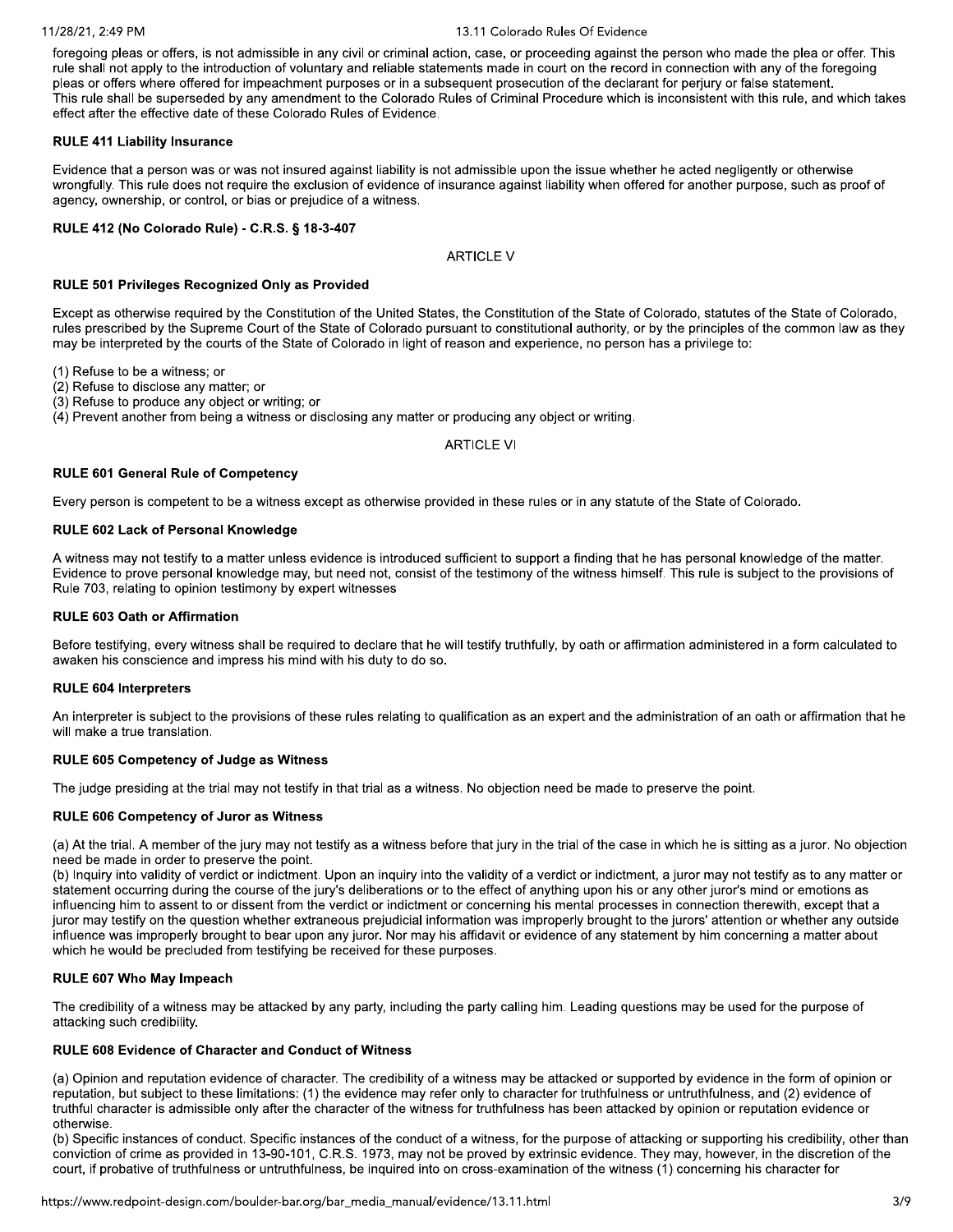The state of the state of commute strength is the first method in the state of the state of the state of the state of the state of the state of the state of the state of the state of the state of the state of the state of

- 
-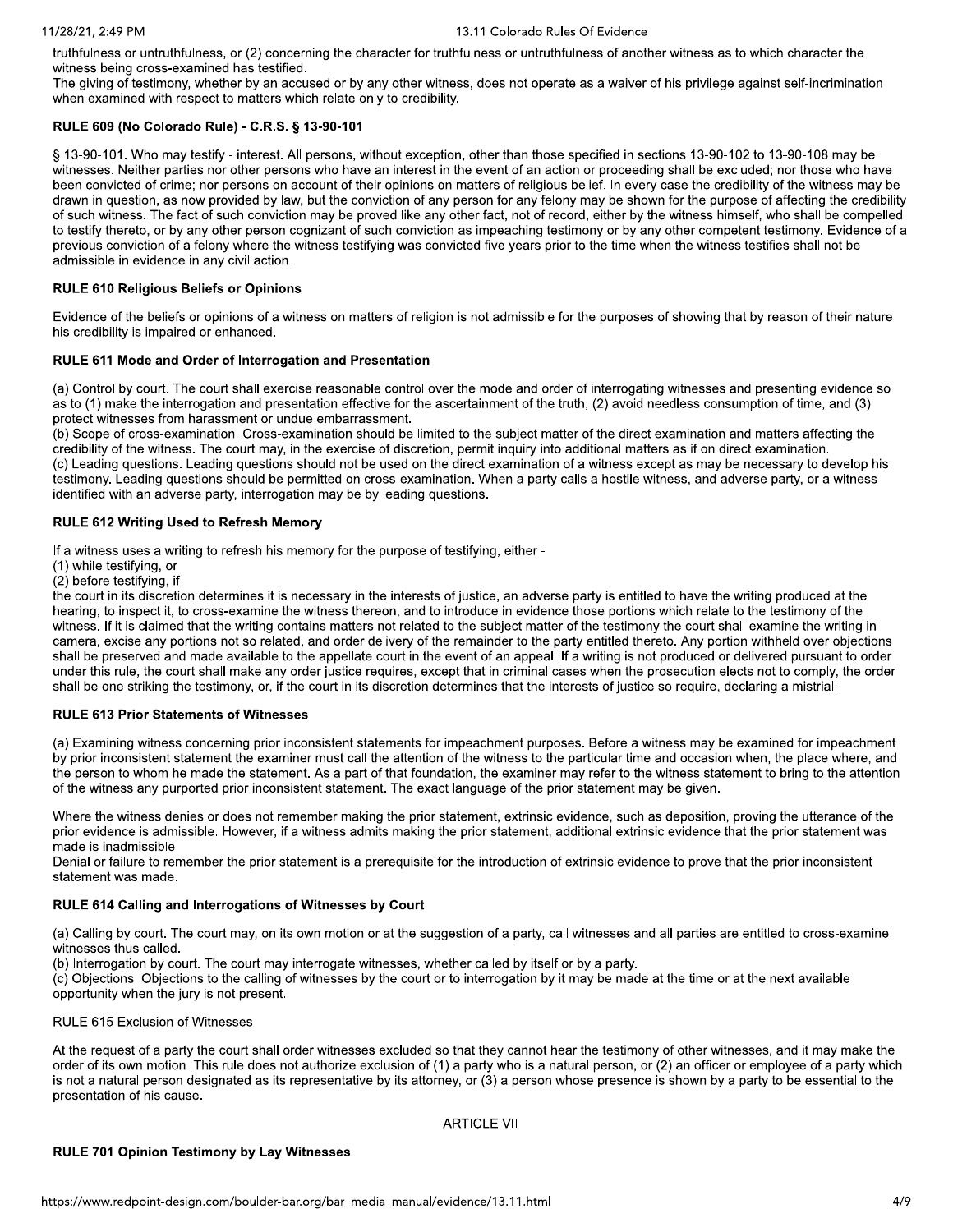If the witness is not testifying as an expert, the witness<sup>1</sup> testimony in the form of opinions or inferences is limited to those opinions or inferences which are (a) rationally based on the perception of the witness, (b) helpful to a clear understanding of the witness<sup>1</sup> testimony or the determination of a fact in issue, and (c) not based on scientific, technical or other specialized knowledge within the scope of Rule 702.

## **RULE 702 Testimony by Experts**

If scientific, technical, or other specialized knowledge will assist the trier of fact to understand the evidence or to determine a fact in issue, a witness qualified as an expert by knowledge, skill, experience, training, or education, may testify thereto in the form of an opinion or otherwise.

## **RULE 703 Bases of Opinion Testimony by Experts**

The facts or data in the particular case upon which an expert bases an opinion or inference may be those perceived by or made known to him at or before the hearing. If of a type reasonably relied upon by experts in the particular field in forming opinions or inferences upon the subject, the facts or data need not be admissible in evidence in order for the opinion or inference to be admitted. Facts or data that are otherwise inadmissible shall not be disclosed to the jury by the proponent of the opinion or inference unless the court determines that their probative value in assisting the jury to evaluate the expert<sup>1</sup>s opinion substantially outweighs their prejudicial effect.

## **RULE 704 Opinion on Ultimate Issue**

Testimony in the form of an opinion or inference otherwise admissible is not objectionable because it embraces an ultimate issue to be decided by the trier of fact.

## RULE 705 Disclosure of Facts or Data Underlying Expert Opinion

The expert may testify in terms of opinion or inference and give reasons therefor without first testifying to the underlying facts or data, unless the court requires otherwise. The expert may in any event be required to disclose the underlying facts or data on cross-examination.

### **RULE 706 Court Appointed Experts**

(a) Appointment. The court may on its own motion or on the motion of any party enter an order to show cause why expert witnesses should not be appointed, and may request the parties to submit nominations. The court may appoint any expert witnesses agreed upon by the parties, and may appoint expert witnesses of its own selection. Any expert witness shall not be appointed by the court unless he consents to act. A witness so appointed shall be informed of his duties by the court in writing, a copy of which shall be filed with the clerk, or at a conference in which the parties shall have opportunity to participate. A witness so appointed shall advise the parties of his findings, if any; his deposition may be taken by any party; and he may be called to testify by the court or any party. He shall be subject to cross-examination by each party, including a party calling him as a witness.

(b) Compensation. Expert witnesses so appointed are entitled to reasonable compensation in whatever sum the court may allow. The compensation thus fixed is payable from funds which may be provided by law in criminal cases and civil actions and proceedings involving just compensation under the fifth amendment. In other civil actions and proceedings the compensation shall be paid by the parties in such proportion and at such time as the court directs, and thereafter charged in like manner as other costs.

(c) Disclosure of appointment. In the exercise of its discretion, the court may authorize disclosure to the jury of the fact that the court appointed the expert witness.

(d) Parties' experts of own selection. Nothing in this rule limits the parties in calling expert witnesses of their own selection.

## **ARTICLE VIII**

## **RULE 801 Definitions**

The following definitions apply under this article:

(a) Statement. A "statement" is (1) an oral or written assertion or (2) nonverbal conduct of a person, if it is intended by him to be communicative. (b) Declarant. A "declarant" is a person who makes a statement.

(c) Hearsay. "Hearsay" is a statement other than one made by the declarant while testifying at the trial or hearing, offered in evidence to prove the truth of the matter asserted.

(d) Statements which are not hearsay. A statement is not hearsay if -

(1) Prior statement by witness. The declarant testifies at the trial or haring and is subject to cross-examination concerning the statement, and the statement is (A) inconsistent with his testimony, or (B) consistent with his testimony and is offered to rebut an express or implied charge against him of recent fabrication or improper influence or motive, or (C) one of identification of a person made after perceiving him, or

(2) Admission by party-opponent. The statement is offered against a party and is (A) the party's statement in either an individual or a representative capacity or (B) a statement of which the party has manifested his adoption or belief in its truth; of (C) a statement by a person authorized by the party to make a statement concerning the subject; or (D) a statement by the party's agent or servant concerning a matter within the scope of the agency or employment, made during the existence of the relationship, or (E) a statement by a co-conspirator of a party during the course and in furtherance of the conspiracy. The contents of the statement shall be considered but are not alone sufficient to establish the declarant's authority under subdivision (C), the agency or employment relationship and scope thereof under subdivision (D), or the existence of the conspiracy and the participation therein of the declarant and the party against whom the statement is offered under subdivision (E).

## **RULE 802 Hearsav Rule**

Hearsay is not admissible except as provided by these rules or by the civil and criminal procedural rules applicable to the courts of Colorado or by any statutes of the State of Colorado.

## RULE 803 Hearsay Exceptions: Availability of Declarant Immaterial

The following are not excluded by the hearsay rule, even though the declarant is available as a witness:

(1) Spontaneous present sense impression. A spontaneous statement describing or explaining an event or condition made while the declarant was perceiving the event or condition.

(2) Excited utterance. A statement relating to a startling event or condition made while the declarant was under the stress of excitement caused by the event or condition.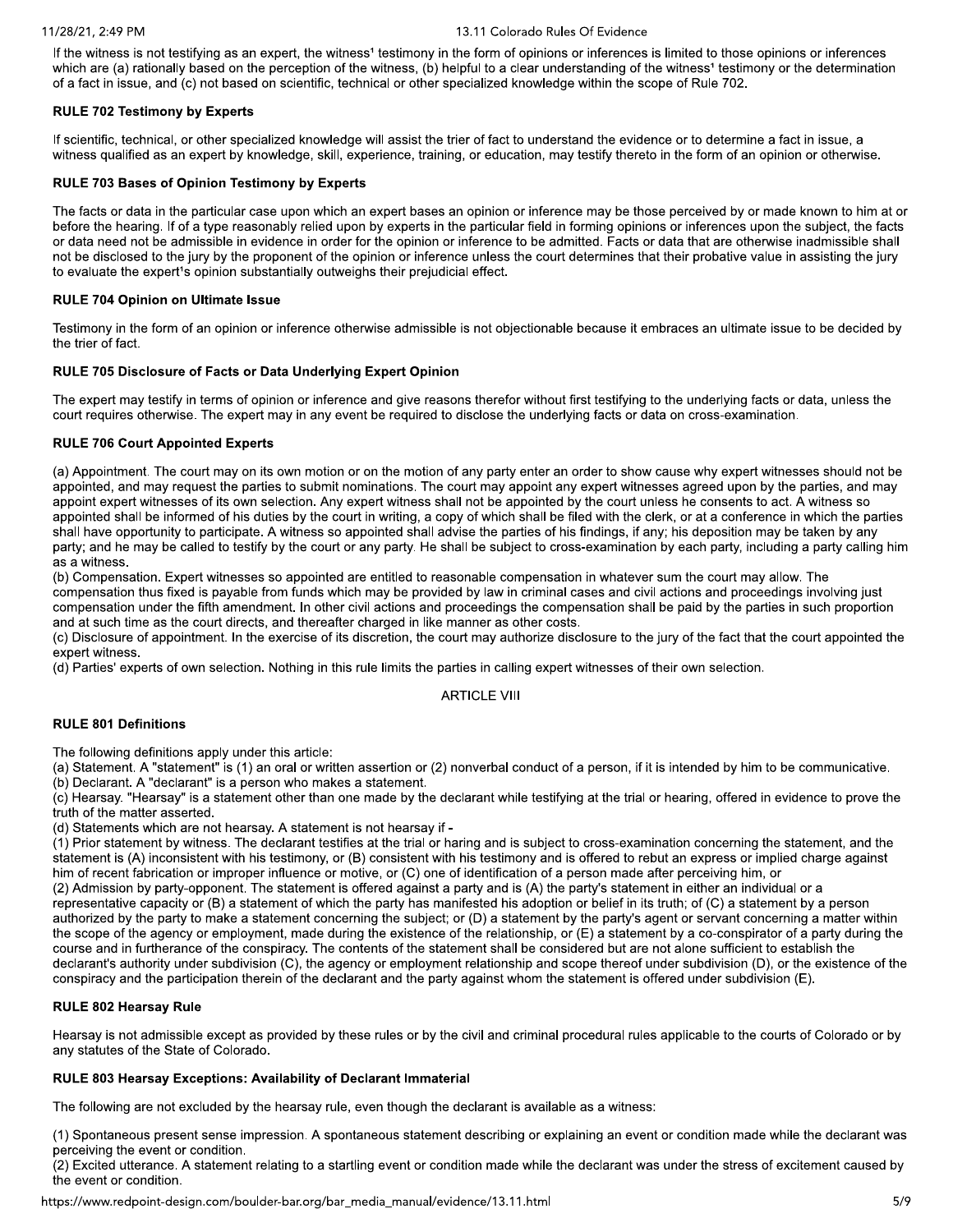(3) Then existing mental, emotional, or physical condition. A statement of the declarant's then existing state of mind, emotion, sensation, or physical condition (such as intent, plan, motive, design, mental feeling, pain, and bodily health), but not including a statement of memory or belief to prove the fact remembered or believed unless it relates to the execution, revocation, identification, or terms of declarant's will.

(4) Statements for purposes of medical diagnosis. Statements made for purposes of medical diagnosis or treatment and describing medical history, or past or present symptoms, pain, or sensations, or the inception or general character of the cause or external source thereof insofar as reasonably pertinent to diagnosis or treatment.

(5) Recorded recollection. A past recollection recorded when it appears that the witness once had knowledge concerning the matter and; (A) can identify the memorandum or records, (B) adequately recalls the making of it at or near the time of the event, either as recorded by the witness or by another, and (C) can testify to its accuracy. The memorandum or record may be read into evidence but may not itself be received unless offered by an adverse party.

(6) Records of regularly conducted activity. A memorandum, report, record, or data compilation, in any form, of acts, events, conditions, opinions, or diagnosis, made at or near the time by, or from information transmitted by, a person with knowledge, if kept in the course of a regularly conducted business activity, and if it was the regular practice of that business activity to make the memorandum, report, record, or data compilation, all as shown by the testimony of the custodian or other qualified witness, unless the source of information or the method or circumstances of preparation indicate a lack of trustworthiness. The term "business" as used in this paragraph includes business, institution, association, profession, occupation, and calling of every kind, whether or not conducted for profit.

(7) Absence of entry in records kept in accordance with the provisions of paragraph (6). Evidence that a matter is not included in the memoranda reports, records, or data compilations, in any form, kept in accordance with the provisions of paragraph (6), to prove the nonoccurrence or nonexistence of the matter, if the matter was of a kind of which a memorandum, report, record, or data compilation was regularly made and preserved, unless the sources of information or other circumstances indicate lack of trustworthiness.

(8) Public records and reports. Unless the sources of information or other circumstances indicate lack of trustworthiness, records, reports, statements, or date compilations in any form, of public offices or agencies, setting forth (A) the activities of the office or agency, or (B) matters observed pursuant to duty imposed by law as to which matters there was a duty to report excluding, however, in criminal cases matters observed by police officers and other law enforcement personnel, or (C) in civil actions and proceedings and against the Government in criminal cases, factual findings resulting from an investigation made pursuant to authority granted by law.

(9) Records of vital statistics. Records or date compilations, in any form, or births, fetal deaths, deaths, or marriages, if the report thereof was made to a public office pursuant to requirements of law.

(10) Absence of public record or entry. To prove the absence of a record, report, statement, or data compilation, in any form or the non-occurrence or nonexistence of a matter of which a record, report, statement, or data compilation, in any form, was regularly made and preserved by a public office or agency, evidence in the form of a certification in accordance with Rule 902, or testimony, that diligent search failed to disclose the record, report, statement, or data compilation, or entry.

(11) Records of religious organizations. Statements of births, marriages, divorces, deaths, legitimacy, ancestry, relationship by blood or marriage, or other similar facts of personal or family history, contained in a regularly kept record of a religious organization.

(12) Marriage, baptismal, and similar certificates. Statements of fact contained in a certificate that the maker performed a marriage or other ceremony or administered a sacrament, made by a clergyman, public official, or other person authorized by the rules of practices of a religious organization or by law to perform the act certified, and purporting to have been issued at the time of the act or within a reasonable time thereafter. (13) Family records. Statements of fact concerning personal or family history contained in family Bibles, genealogies, charts, engravings on rings, inscriptions on family portraits, engravings on urns, crypts, or tombstones, or the like.

(14) Records of documents affecting an interest in property. The record of a document purporting to establish or affect an interest in property, as proof of the content of the original recorded or filed document and its execution and delivery by each person by whom it purports to have been executed, if the record is a record of a public office and an applicable statute authorizes the recording of documents of that kind in the office. (15) Statements in documents affecting an interest in property. A statement contained in a document purporting to establish or affect an interest in property if the matter stated was relevant to the purpose of the documents, unless dealings with the property since the document was made have been inconsistent with the truth of the statement or the purport of the document.

(16) Statements in ancient documents. Statements in a document in existence twenty years or more the authenticity of which is established. (17) Market reports, commercial publications, Market quotations, tabulations, lists, directories, or other published compilations, generally used and relied upon by the public or by persons in particular occupations.

(18) Learned treatises. To the extent called to the attention of an expert witness upon cross-examination or relied upon by him in direct examination, statements contained in published treatises, periodicals, or pamphlets on a subject of history, medicine, or other science or art, established as a reliable authority by the testimony or admission of the witness or by other expert testimony or by judicial notice. If admitted, the statements may be read into evidence and may be received as exhibits, as the court permits.

(19) Reputation concerning personal or family history. Reputation among members of his family by blood, adoption, or marriage, or among his associates, or in the community, concerning a person's birth, adoption, marriage, divorce, death, legitimacy, relationship by blood, adoption, or marriage, ancestry, or other similar fact of his personal or family history.

(20) Reputation concerning boundaries or general history. Reputation in a community, arising before the controversy, as to boundaries of or customs affecting lands in the community, and reputation as to events of general history important to the community or state or nation in which located.

(21) Reputation as to character. Reputation of a person's character among his associates or in the community.

(22) Judgment of previous conviction. Evidence of a final judgment, entered after a trial or upon a plea of guilty or nolo contendere, adjudging a person guilty of a crime punishable by death or imprisonment in excess of one year, to prove any fact essential to sustain the judgment, but not including, when offered by the Government in a criminal prosecution for purposes other than impeachment, judgments against persons other than the accused. The pendency of an appeal may be shown but does not affect admissibility.

(23) Judgment as to personal, family, or general history, or boundaries. Judgments as proof of matters of personal, family or general history, or boundaries, essential to the judgment, if the same would be provable by evidence of reputation.

### **RULE 804 Hearsay Exceptions: Declarant Unavailable**

(a) Definition of unavailability. "Unavailability as a witness" includes situations in which the declarant -

(1) is exempted by ruling of the court on the ground of privilege from testifying concerning the subject matter of his statement; or

(2) persists in refusing to testify concerning the subject matter of his statement despite an order of the court to do so; or

(3) testifies to a lack of memory of the subject matter of his statement; or

(4) is unable to be present or to testify at the hearing because of death or then existing physical or mental illness or infirmity; or

(5) is absent from the hearing and the proponent of a statement has been unable to procure his attendance (or in the case of a hearsay exception under subdivision (b)(3) or (4) his attendance or testimony) by process or other reasonable means.

A declarant is not unavailable as a witness if his exemption, refusal, claim of lack of memory, inability, or absence is due to the procurement or wrongdoing to the proponent of his statement for the purpose of preventing the witness from attending or testifying.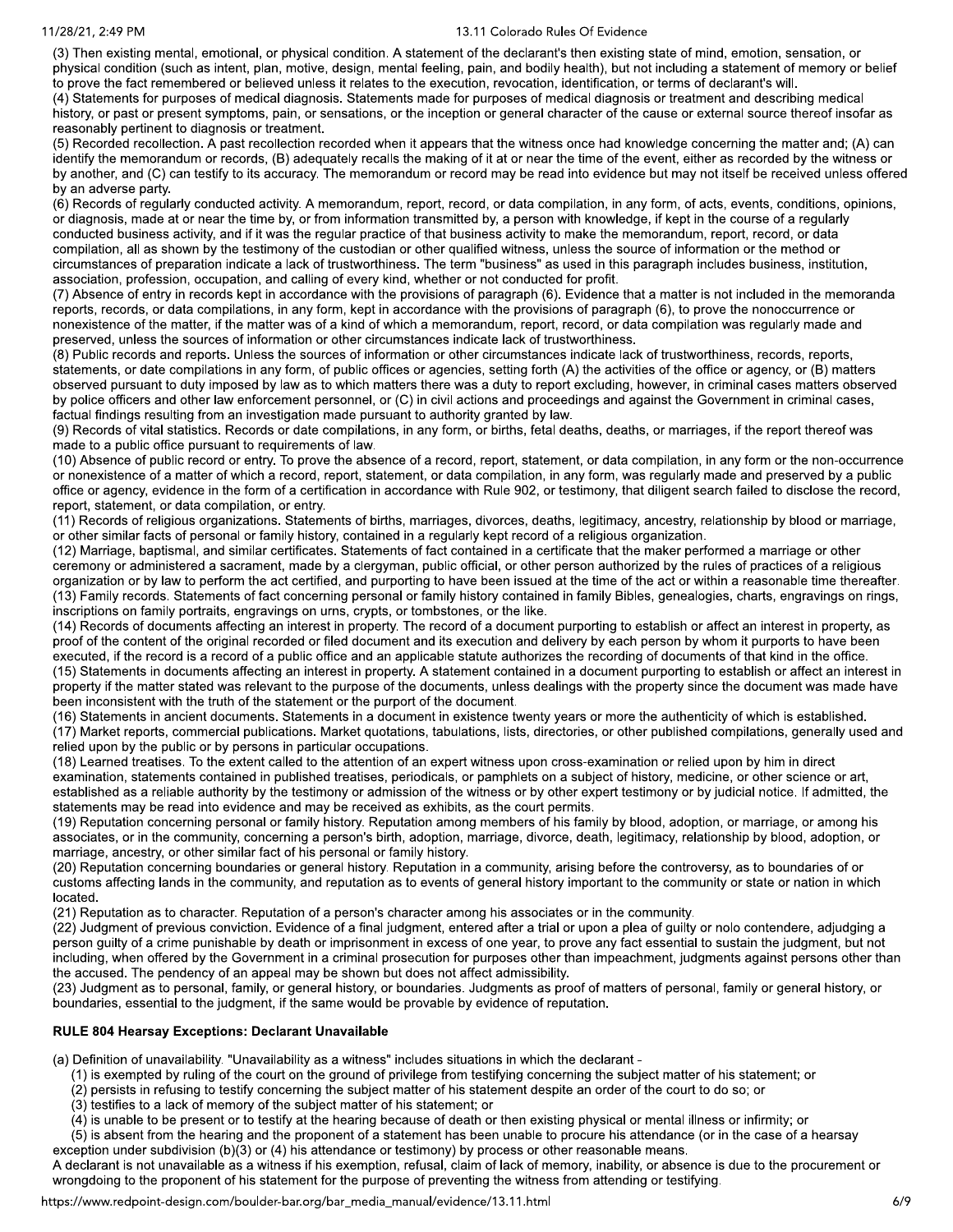(b) Hearsay exceptions. The following are not excluded by the hearsay rule if the declarant is unavailable as a witness:

(1) Former testimony. Testimony given as a witness at another hearing of the same or a different proceeding, or in a deposition taken in compliance with law in the course of the same or another proceeding, if the party against whom the testimony is now offered, or, in a civil action or proceeding, a predecessor in interest, had an opportunity and similar motive to develop the testimony by direct, cross, or redirect examination. (2) (No Colorado Rule Codified)

(3) Statement against interest. A statement which was at the time of its making so far contrary to the declarant's pecuniary or proprietary interest, or so far tended to subject him to civil or criminal liability, or to render invalid a claim by him against another, that a reasonable man in his position would not have made the statement unless he believed it to be true. A statement tending to expose the declarant to criminal liability and offered to exculpate the accused is not admissible unless corroborating circumstances clearly indicate the trustworthiness of the statement.

(4) Statement of personal or family history. (A) A statement concerning the declarant's own birth, adoption, marriage, divorce, legitimacy, relationship by blood, adoption, or marriage, ancestry, or other similar fact of personal or family history, even though declarant had no means of acquiring personal knowledge of the matter stated; or (B) a statement concerning the foregoing matters, and death also, of another person, if the declarant was related to the other by blood, adoption, or marriage or was so intimately associated with the other's family as to be likely to have accurate information concerning the matter declared.

### **RULE 805 Hearsay Within Hearsay**

Hearsay included within hearsay is not excluded under the hearsay rule if each part of the combined statements conforms with an exception to the hearsay rule provided in these rules.

### RULE 806 Attacking and Supporting Credibility of Declarant

When a hearsay statement, or a statement defined in Rule 801(d)(2), (C), (D), or (E), has been admitted in evidence, the credibility of the declarant may be attacked, and if attacked may be supported, by any evidence which would be admissible for those purposes if declarant had testified as a witness. Evidence of a statement or conduct by the declarant at any time, inconsistent with his hearsay statement, is not subject to any requirement that he may have been afforded an opportunity to deny or explain. If the party against whom a hearsay statement has been admitted calls the declarant as a witness, the party is entitled to examine him on the statement as if under cross-examination.

### **RULE 807 Residual Exception**

A statement not specifically covered by Rule 803 or 804 but having equivalent circumstantial quarantees of trustworthiness, is not excluded by the hearsay rule, if the court determines that (A) the statement is offered as evidence of a material fact; (B) the statement is more probative on the point for which it is offered than any other evidence which the proponent can procure through reasonable efforts; and (C) the general purposes of these rules and the interests of justice will best be served by admission of the statement into evidence.. However, a statement may not be admitted under this exception unless the proponent of it makes known to the adverse party sufficiently in advance of the trial or hearing to provide the adverse party with a fair opportunity to prepare to meet it, the proponent's intention to offer the statement and the particulars of it, including the name and address of the declarant.

## **ARTICLE IX**

### RULE 901 Requirement of Authentication or Identification

(a) General provision. The requirement of authentication or identification as a condition precedent to admissibility is satisfied by evidence sufficient to support a finding that the matter in question is what its proponent claims.

(b) Illustration. By way of illustration only, and not by way of limitation, the following are examples of authentication or identification conforming with the requirements of this rule:

(1) Testimony of witness with knowledge. Testimony that a matter is what it is claimed to be.

(2) Non-expert opinion on handwriting. Non-expert opinion as to the genuineness of handwriting, based upon familiarity not acquired for purposes of the litigation.

(3) Comparison by trier or expert witness. Comparison by the trier of fact or by expert witnesses with specimens which have been authenticated.

(4) Distinctive characteristics and the like. Appearance, contents, substance, internal patterns, or other distinctive characteristics, taken in conjunction with circumstances.

(5) Voice identification. Identification of a voice, whether heard firsthand or through mechanical or electronic transmission or recording, by opinion based upon hearing the voice at any time under circumstances connecting it with the alleged speaker.

(6) Telephone conversations. Telephone conversations, by evidence that a call was made to the number assigned at the time by the telephone company to a particular person or business, if (A) in the case of a person, circumstances, including self-identification, show the person answering to be the one called, or (B) in the case of business, the call was made to a place of business and the conversation related to business reasonably transacted over the telephone.

(7) Public records or reports. Evidence that a writing authorized by law to be recorded or filed and in fact recorded or filed in a public office, or a purported public record, report, statement, or date compilation, in any form, is from the public office where items of this nature are kept.

(8) Ancient documents or data compilation. Evidence that a document or data compilation, in any form, (A) is in such condition as to create no suspicion concerning its authenticity, (B) was in a place where it, if authentic, would likely be, and (C) has been in existence 20 years or more at the time it is offered.

(9) Process or system. Evidence describing a process or system used to produce a result and showing that the process or system produces an accurate result.

(10) Methods provided by statute or rule. Any method of authentication or identification provided by Colorado Rules of Procedure, or by statute of the State of Colorado.

## **RULE 902 Self-Authentication**

Extrinsic evidence of authenticity as a condition precedent to admissibility is not required with respect to the following:

(1) Domestic public documents under seal. A document bearing a seal purporting to be that of the United States, or of any State, district, Commonwealth, territory, or insular possession thereof, or the Panama Canal Zone, or the Trust Territory of the Pacific Islands, or of a political subdivision, department, officer or agency thereof, and a signature purporting to be an attestation or execution.

(2) Domestic public documents not under seal. A document purporting to bear the signature in his official capacity of an officer or employee of any entity included in paragraph (1) hereof, having no seal, if a public officer having a seal and having official duties in the district or political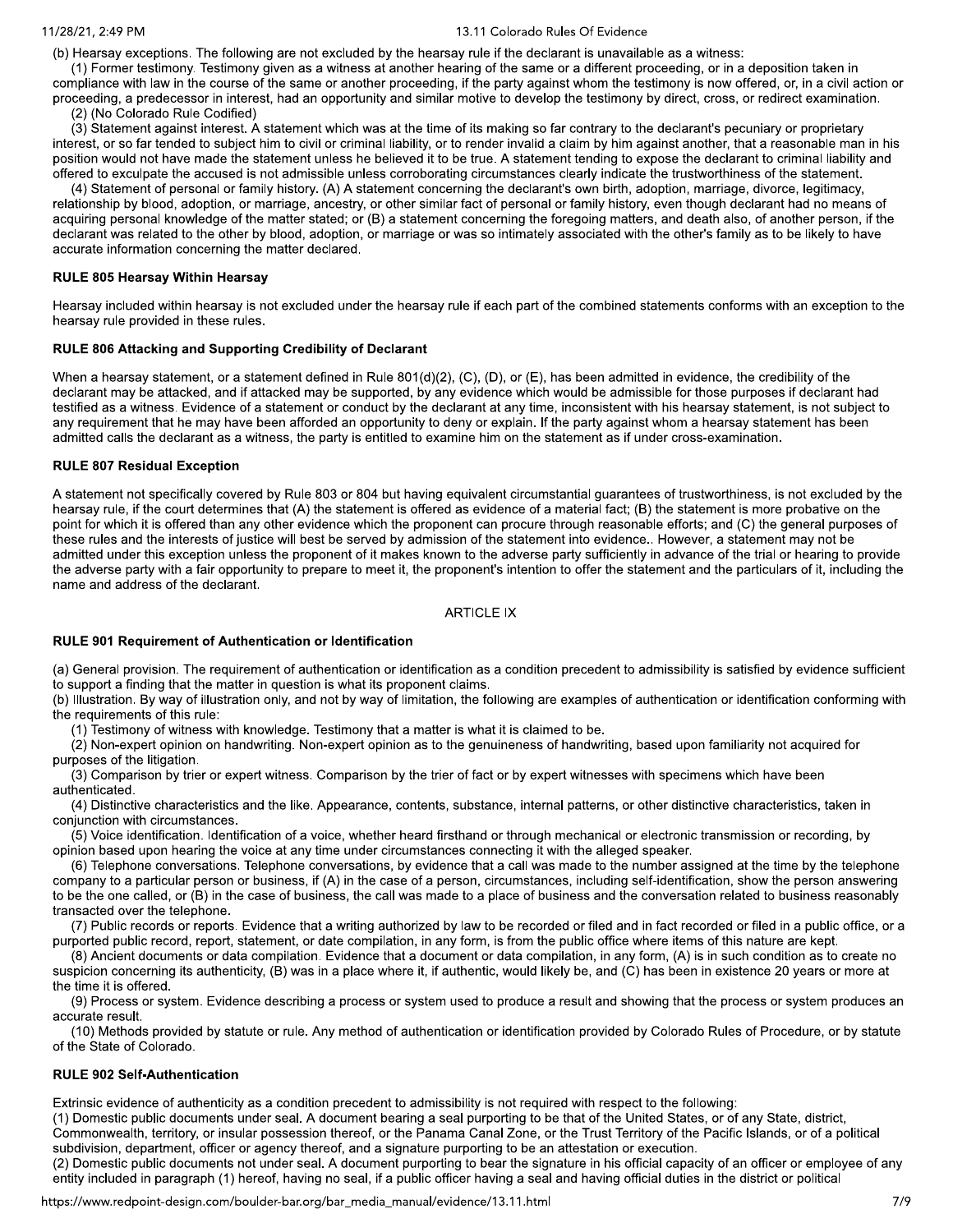### 11/28/21, 2:49 PM

### 13.11 Colorado Rules Of Evidence

subdivision of the officer or employee certifies under seal that the signer had the official capacity and that the signature is genuine. (3) Foreign public documents. A document purporting to be executed or attested in his official capacity by a person authorize by the laws of a foreign country to make the execution or attestation, and accompanied by a final certification a to the genuineness of signature and official position (A) of the executing or attesting person, or (B) of any foreign official whose certificate of genuineness of signature and official position relates to the execution or attestation or is in a chain of certificates of genuineness of signature and official position relating to the execution or attestation. A final certification may be made by a secretary of embassy or legation, consul general, consul, vice consul, or consular agent of the United States, or a diplomatic or consular official of the foreign country assigned or accredited to the United States. If reasonable opportunity has been given to all parties to investigate the authenticity and accuracy of official documents, the court may, for good cause shown, order that they be treated as presumptively authentic without final certification or permit them to be evidenced by an attested summary with or without final certification. (4) Certified copes of public records. A copy of an official record or report or entry therein, or of a document authorized by law to be recorded or filed and actually recorded or filed in a public office, including data compilations in any form, certified as correct by the custodian or other person authorized to make the certification, by certificate complying with paragraph (1), (2), or (3) or this rule or complying with any Federal or Colorado Rule of Procedure, or with any Act of the United States Congress, or any statute of the State of Colorado.

(5) Official publications. Books, pamphlets, or other publications purporting to be issued by public authority.

(6) Newspapers and periodicals. Printed materials purporting to be newspapers or periodicals.

(7) Trade inscriptions and the like. Inscriptions, signs, tags, or labels purporting to have been affixed in the course of business and indicating ownership, control, or origin.

(8) Acknowledged documents. Documents accompanied by a certificate of acknowledgment executed in the manner provided by law by a notary public or other officer authorized by law to take acknowledgments.

(9) Commercial paper and related documents. Commercial paper, signatures thereon, and documents relating thereto to the extent provided by general commercial law.

(10) Presumptions under legislative Act. Any signature, document, or other matter declared by Act of the Congress of the United States, or by any statute of the State of Colorado to be presumptively or prima facie genuine or authentic.

(11) Certified domestic records of regularly conducted activity. The original or a duplicate of a domestic record of regularly conducted activity that would be admissible under Rule 803(6) if accompanied by an affidavit of its custodian or other qualified person, in a manner complying with any Colorado statute or rule prescribed by the Colorado Supreme Court, certifying that the record- (A) was made at or near the time of the occurrence of the matters set forth by, or from information transmitted by, a person with knowledge of those matters; (B) was kept in the course of the regularly conducted activity; and (C) was made by the regularly conducted activity as a regular practice. A party intending to offer a record into evidence under this paragraph must provide written notice of that intention to all adverse parties, and must make the record and affidavit available for inspection sufficiently in advance of their offer into evidence to provide an adverse party with a fair opportunity to challenge them.

(12) Certified foreign records of regularly conducted activity. In a civil case, the original or a duplicate of a foreign record of regularly conducted activity that would be admissible under Rule 803(6) if accompanied by a written declaration by its custodian or other qualified person certifying that the record- (A) was made at or near the time of the occurrence of the matters set forth by, or from information transmitted by, a person with knowledge of those matters; (B) was kept in the course of the regularly conducted activity; and (C) was made by the regularly conducted activity as a regular practice. The declaration must be signed in a manner that, if falsely made, would subject the maker to criminal penalty under the laws of the country where the declaration is signed. A party intending to offer a record into evidence under this paragraph must provide written notice of that intention to all adverse parties, and must make the record and declaration available for inspection sufficiently in advance of their offer into evidence to provide an adverse party with a fair opportunity to challenge them.

RULE 903 Subscribing Witness' Testimony Unnecessary The testimony of a subscribing witness is not necessary to authenticate a writing unless required by the laws of the jurisdiction whose laws govern the validity of the writing.

## **ARTICLE X**

## **RULE 1001 Definitions**

For purposes of this article the following definitions are applicable:

(1) Writings and recordings. "Writings" and "recordings" consist of letters, words, or numbers, or their equivalent, set down by handwriting, typewriting, printing, photostating, photographing, magnetic impulse, mechanical or electronic recording, or other form of data compilation. (2) Photographs. "Photographs" include still photographs, X-ray films, video tapes, and motion pictures.

(3) Original. An "original" of a writing or recording is the writing or recording itself or any counterpart intended to have the same effect by a person executing or issuing it. An "original" of a photograph includes the negative or any print therefrom. If data are stored in a computer or similar device, any printout or other output readable by sight, shown to reflect the data accurately, is an "original".

(4) Duplicate. A "duplicate" is a counterpart produced by the same impression as the original, or from the same matrix, or by means of photography, including enlargements and miniatures, or by mechanical or electronic re-recording, or by chemical reproduction, or by other equivalent techniques which accurately reproduce the original.

### **RULE 1002 Requirement of Original**

To prove the content of a writing, recording, or photograph, the original writing, recording, or photograph is reguired, except as otherwise provided in these rules or by statute of the State of Colorado or of the United States.

### RULE 1003 Admissibility of Duplicate

A duplicate is admissible to the same extent as an original unless (1) a genuine question is raised as to the authenticity of the original or (2) in the circumstances it would be unfair to admit the duplicate in lieu of the original.

## RULE 1004 Admissibility of Other Evidence of Contents

The original is not required, and other evidence of the contents of a writing, recording, or photograph is admissible if:

(1) Originals lost or destroyed. All originals are lost or have been destroyed, unless the proponent lost or destroyed them in bad faith; or

(2) Original not obtainable. No original can be obtained by any available judicial process or procedure; or

(3) Original in possession of opponent. At a time when an original was under the control of the party against whom offered, he was put on notice, by the pleadings or otherwise, that the contents would be a subject of proof at the haring, and he does not produce the original at the hearing; or

# (4) Collateral matters. The writing, recording, or photograph is not closely related to a controlling issue.

https://www.redpoint-design.com/boulder-bar.org/bar\_media\_manual/evidence/13.11.html